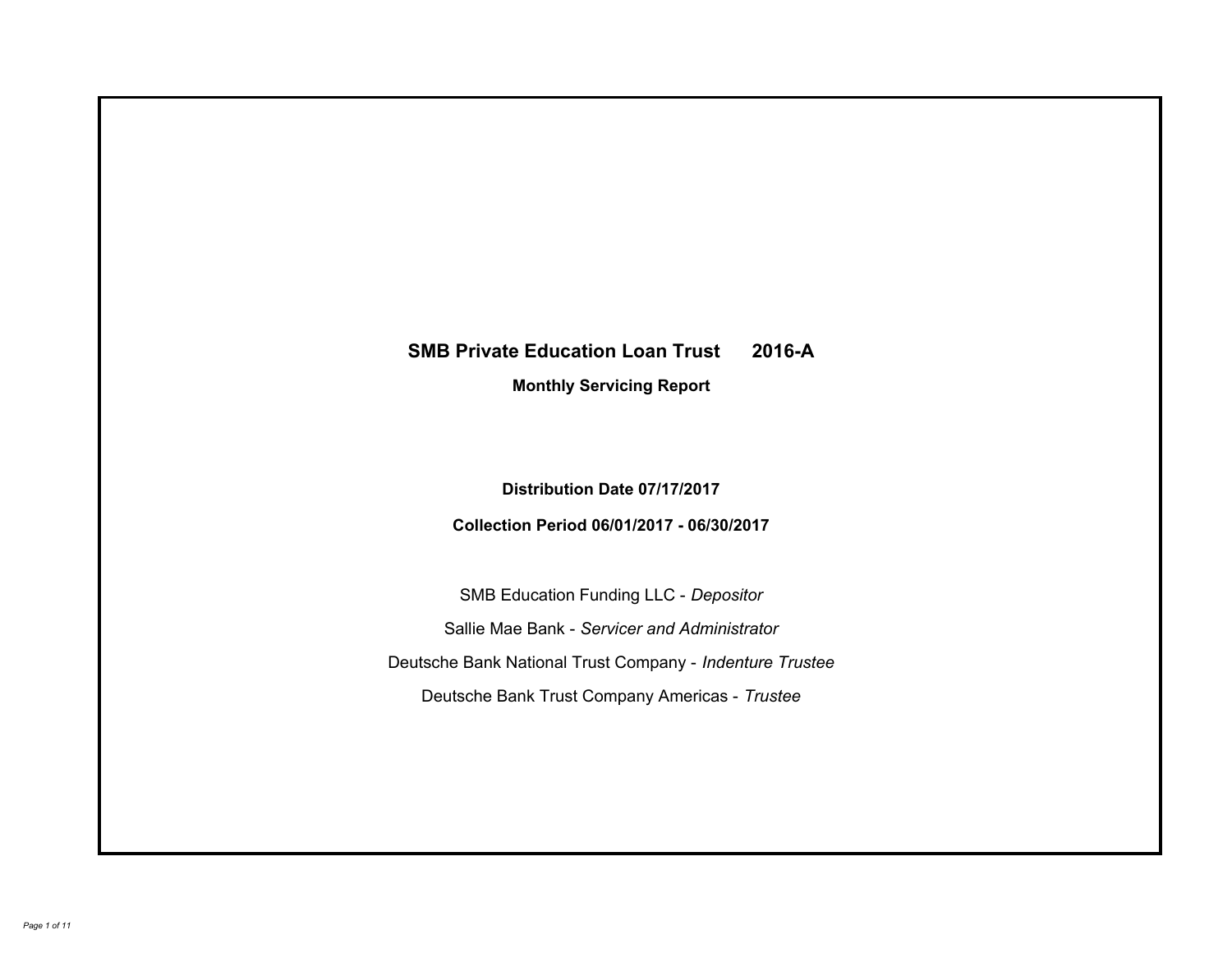| Α           | <b>Student Loan Portfolio Characteristics</b>   |                                              | <b>Settlement Date</b><br>05/26/2016 | 05/31/2017            | 06/30/2017            |
|-------------|-------------------------------------------------|----------------------------------------------|--------------------------------------|-----------------------|-----------------------|
|             | <b>Principal Balance</b>                        |                                              | \$585,861,635.84                     | \$534,635,177.72      | \$529,932,425.53      |
|             | Interest to be Capitalized Balance              |                                              | 32,367,510.93                        | 35,543,367.82         | 34,828,136.14         |
|             | Pool Balance                                    |                                              | \$618,229,146.77                     | \$570,178,545.54      | \$564,760,561.67      |
|             | Weighted Average Coupon (WAC)                   |                                              |                                      |                       |                       |
|             |                                                 | WAC1 (Contractual Interest Rate on the Loan) | 8.26%                                | 8.74%                 | 8.84%                 |
|             | WAC2 (Average of Applicable Interest Rate)      |                                              | 8.23%                                | 8.70%                 | 8.79%                 |
|             | WAC3 (Average of Actual Interest Rate)          |                                              | 8.16%                                | 8.62%                 | 8.71%                 |
|             | Weighted Average Remaining Term                 |                                              | 134.18                               | 128.38                | 127.82                |
|             | Number of Loans                                 |                                              | 53,959                               | 49,589                | 49,115                |
|             | Number of Borrowers<br>Pool Factor              |                                              | 52,283                               | 47,704<br>0.922277037 | 47,254<br>0.913513322 |
|             | Since Issued Total Constant Prepayment Rate (1) |                                              |                                      | 7.25%                 | 7.42%                 |
|             |                                                 |                                              |                                      |                       |                       |
| В           | <b>Debt Securities</b>                          | <b>Cusip/Isin</b>                            | 06/15/2017                           |                       | 07/17/2017            |
|             | A <sub>1</sub>                                  | 78449FAA9                                    | \$64,829,720.56                      |                       | \$57,499,139.91       |
|             | A <sub>2</sub> A                                | 78449FAB7                                    | \$218,000,000.00                     |                       | \$218,000,000.00      |
|             | A2B                                             | 78449FAC5                                    | \$134,000,000.00                     |                       | \$134,000,000.00      |
|             | B                                               | 78449FAD3                                    | \$50,000,000.00                      |                       | \$50,000,000.00       |
|             |                                                 |                                              |                                      |                       |                       |
| $\mathbf C$ | <b>Certificates</b>                             | Cusip/Isin                                   | 06/15/2017                           |                       | 07/17/2017            |
|             | Residual                                        | 78449F101                                    | \$100,000.00                         |                       | \$100,000.00          |
|             |                                                 |                                              |                                      |                       |                       |
| D           | <b>Account Balances</b>                         |                                              | 06/15/2017                           |                       | 07/17/2017            |
|             | Reserve Account Balance                         |                                              | \$1,557,854.00                       |                       | \$1,557,854.00        |
|             |                                                 |                                              |                                      |                       |                       |
| Е           | <b>Asset / Liability</b>                        |                                              | 06/15/2017                           |                       | 07/17/2017            |
|             | Overcollateralization Percentage                |                                              | 18.13%                               |                       | 18.64%                |
|             | Specified Overcollateralization Amount          |                                              | \$171,053,563.66                     |                       | \$169,428,168.50      |
|             | <b>Actual Overcollateralization Amount</b>      |                                              | \$103,348,824.98                     |                       | \$105,261,421.76      |

(1) For additional information, see 'Since Issued CPR Methodology' found on page 11 of this report.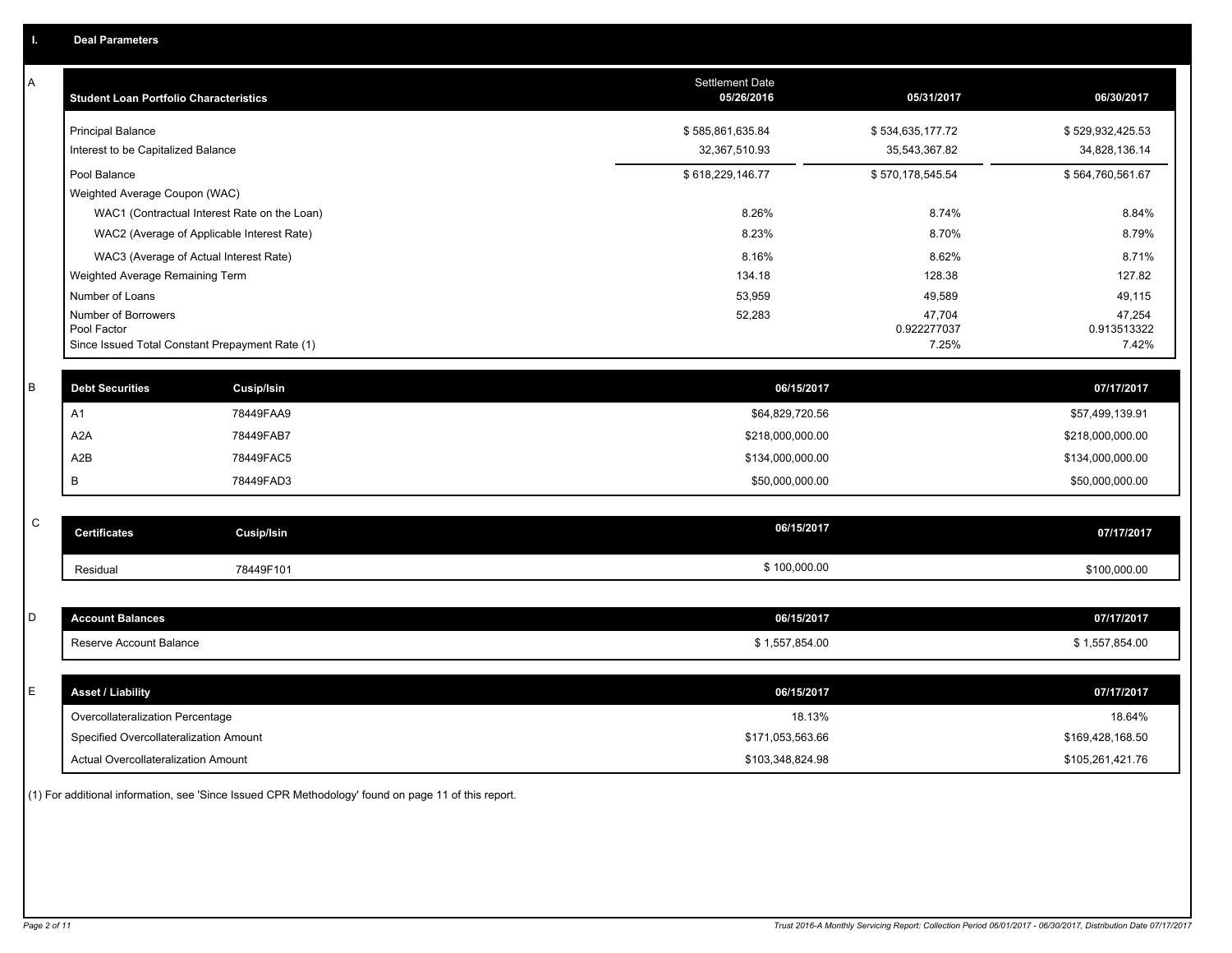# **II. 2016-A Trust Activity 06/01/2017 through 06/30/2017**

| Α | <b>Student Loan Principal Receipts</b>                           |                |
|---|------------------------------------------------------------------|----------------|
|   | <b>Borrower Principal</b>                                        | 6,460,443.30   |
|   | Consolidation Activity Principal (1)                             | 0.00           |
|   | Seller Principal Reimbursement                                   | 179.52         |
|   | Servicer Principal Reimbursement                                 | 0.00           |
|   | Delinquent Principal Purchases by Servicer                       | 0.00           |
|   | <b>Other Principal Deposits</b>                                  | 0.00           |
|   | <b>Total Principal Receipts</b>                                  | \$6,460,622.82 |
| В | <b>Student Loan Interest Receipts</b>                            |                |
|   | Borrower Interest                                                | 2,240,611.82   |
|   | Consolidation Activity Interest (1)                              | 0.00           |
|   | Seller Interest Reimbursement                                    | 0.00           |
|   | Servicer Interest Reimbursement                                  | 0.00           |
|   | Delinquent Interest Purchases by Servicer                        | 0.00           |
|   | <b>Other Interest Deposits</b>                                   | 0.00           |
|   | <b>Total Interest Receipts</b>                                   | \$2,240,611.82 |
| C | <b>Recoveries on Realized Losses</b>                             | \$78,677.76    |
| D | <b>Investment Income</b>                                         | \$6,125.00     |
| Е | <b>Funds Borrowed from Next Collection Period</b>                | \$0.00         |
| F | <b>Funds Repaid from Prior Collection Period</b>                 | \$0.00         |
| G | Loan Sale or Purchase Proceeds                                   | \$0.00         |
| H | Initial Deposits to Distribution Account                         | \$0.00         |
|   | <b>Excess Transferred from Other Accounts</b>                    | \$0.00         |
| J | <b>Borrower Benefit Reimbursements</b>                           | \$0.00         |
| Κ | <b>Other Deposits</b>                                            | \$0.00         |
| L | <b>Other Fees Collected</b>                                      | \$0.00         |
| м | <b>AVAILABLE FUNDS</b>                                           | \$8,786,037.40 |
| N | Non-Cash Principal Activity During Collection Period             | \$1,757,870.63 |
| O | Aggregate Purchased Amounts by the Depositor, Servicer or Seller | \$0.00         |
| P | Aggregate Loan Substitutions                                     | \$0.00         |

(1) 'Consolidation Activity Principal' and 'Consolidation Activity Interest' refer to principal and interest received on trust loans consolidated by Sallie Mae Bank.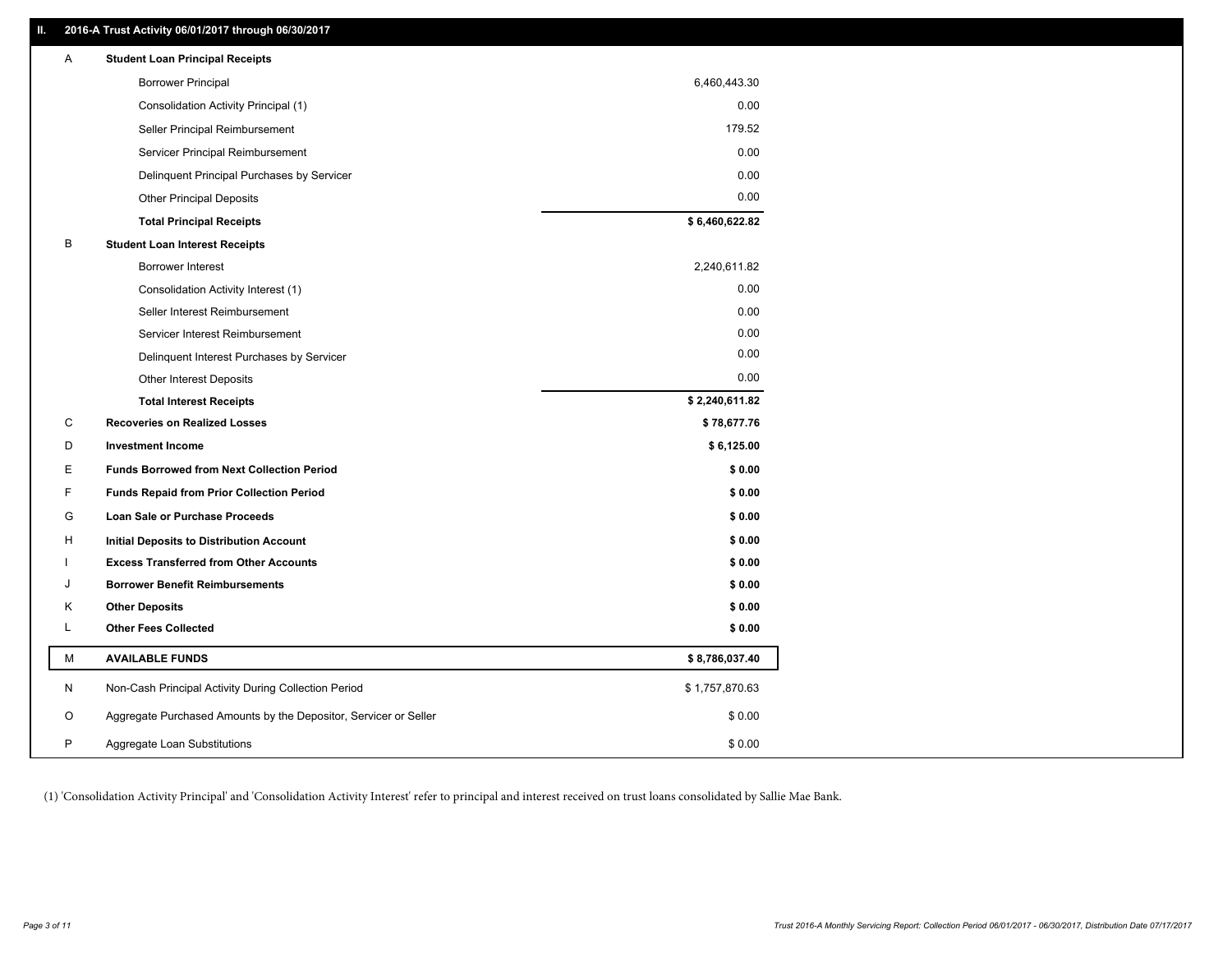|                   |                       |                          |         |                                                           | <b>Loans by Repayment Status</b> |                            |                          |         |                                                           |                |                            |
|-------------------|-----------------------|--------------------------|---------|-----------------------------------------------------------|----------------------------------|----------------------------|--------------------------|---------|-----------------------------------------------------------|----------------|----------------------------|
|                   |                       |                          |         | 06/30/2017                                                |                                  |                            |                          |         | 05/31/2017                                                |                |                            |
|                   |                       | <b>Wtd Avg</b><br>Coupon | # Loans | Principal and<br><b>Interest Accrued</b><br>to Capitalize | % of Principal                   | % of Loans in<br>Repay (1) | <b>Wtd Avg</b><br>Coupon | # Loans | Principal and<br><b>Interest Accrued</b><br>to Capitalize | % of Principal | % of Loans in<br>Repay (1) |
| INTERIM:          | IN SCHOOL             | 9.52%                    | 6,803   | \$87,060,906.25                                           | 15.416%                          | $-$ %                      | 9.37%                    | 8,007   | \$103,594,270.84                                          | 18.169%        | $-$ %                      |
|                   | GRACE                 | 9.23%                    | 3,593   | \$47,419,278.31                                           | 8.396%                           | $-$ %                      | 9.16%                    | 3,062   | \$38,127,735.70                                           | 6.687%         | $-$ %                      |
|                   | <b>DEFERMENT</b>      | 9.41%                    | 1,526   | \$16,407,625.64                                           | 2.905%                           | $-$ %                      | 9.32%                    | 1,514   | \$16,602,526.95                                           | 2.912%         | $-$ %                      |
| <b>REPAYMENT:</b> | <b>CURRENT</b>        | 8.41%                    | 35,123  | \$387,361,474.68                                          | 68.589%                          | 93.594%                    | 8.32%                    | 35,105  | \$387,219,602.10                                          | 67.912%        | 94.019%                    |
|                   | 31-60 DAYS DELINQUENT | 9.62%                    | 485     | \$5,570,924.64                                            | 0.986%                           | 1.346%                     | 9.36%                    | 506     | \$5,975,927.37                                            | 1.048%         | 1.451%                     |
|                   | 61-90 DAYS DELINQUENT | 9.37%                    | 238     | \$2,851,185.34                                            | 0.505%                           | 0.689%                     | 9.49%                    | 185     | \$2,044,219.72                                            | 0.359%         | 0.496%                     |
|                   | > 90 DAYS DELINQUENT  | 9.90%                    | 100     | \$1,105,248.93                                            | 0.196%                           | 0.267%                     | 9.54%                    | 80      | \$1,035,062.36                                            | 0.182%         | 0.251%                     |
|                   | FORBEARANCE           | 8.86%                    | 1,247   | \$16,983,917.88                                           | 3.007%                           | 4.104%                     | 8.74%                    | 1,130   | \$15,579,200.50                                           | 2.732%         | 3.783%                     |
| <b>TOTAL</b>      |                       |                          | 49,115  | \$564,760,561.67                                          | 100.00%                          | 100.00%                    |                          | 49,589  | \$570,178,545.54                                          | 100.00%        | 100.00%                    |

Percentages may not total 100% due to rounding \*

1 Loans classified in "Repayment" include any loan for which interim interest only, \$25 fixed payments or full principal and interest payments are due.

|                         |                                                                                                                              |                          |         |                                                           | <b>Loans by Borrower Status</b> |                                |                          |         |                                                           |                |                                |
|-------------------------|------------------------------------------------------------------------------------------------------------------------------|--------------------------|---------|-----------------------------------------------------------|---------------------------------|--------------------------------|--------------------------|---------|-----------------------------------------------------------|----------------|--------------------------------|
|                         |                                                                                                                              |                          |         | 06/30/2017                                                |                                 |                                |                          |         | 05/31/2017                                                |                |                                |
|                         |                                                                                                                              | <b>Wtd Avg</b><br>Coupon | # Loans | Principal and<br><b>Interest Accrued</b><br>to Capitalize | % of Principal                  | % of Loans in<br>P&I Repay (2) | <b>Wtd Avg</b><br>Coupon | # Loans | Principal and<br><b>Interest Accrued</b><br>to Capitalize | % of Principal | % of Loans in<br>P&I Repay (2) |
| INTERIM:                | IN SCHOOL                                                                                                                    | 8.96%                    | 15,076  | \$196,980,998.05                                          | 34.879%                         | $-$ %                          | 8.81%                    | 17,685  | \$233,725,769.93                                          | 40.992%        | $-$ %                          |
|                         | <b>GRACE</b>                                                                                                                 | 8.72%                    | 7,225   | \$96,876,017.89                                           | 17.153%                         | $-$ %                          | 8.70%                    | 5,943   | \$74,737,188.10                                           | 13.108%        | $-$ %                          |
|                         | <b>DEFERMENT</b>                                                                                                             | 9.03%                    | 2,978   | \$31,651,787.42                                           | 5.604%                          | $-$ %                          | 8.95%                    | 2,973   | \$32,213,170.87                                           | 5.650%         | $-$ %                          |
| P&I REPAYMENT:          | <b>CURRENT</b>                                                                                                               | 8.39%                    | 21,879  | \$214,271,713.28                                          | 37.940%                         | 89.559%                        | 8.29%                    | 21,187  | \$206,141,985.67                                          | 36.154%        | 89.821%                        |
|                         | 31-60 DAYS DELINQUENT                                                                                                        | 9.64%                    | 402     | \$4,425,244.31                                            | 0.784%                          | 1.850%                         | 9.40%                    | 435     | \$5,020,724.41                                            | 0.881%         | 2.188%                         |
|                         | 61-90 DAYS DELINQUENT                                                                                                        | 9.35%                    | 216     | \$2,544,531.41                                            | 0.451%                          | 1.064%                         | 9.44%                    | 160     | \$1,790,935.76                                            | 0.314%         | 0.780%                         |
|                         | > 90 DAYS DELINQUENT                                                                                                         | 9.87%                    | 92      | \$1,026,351.43                                            | 0.182%                          | 0.429%                         | 9.66%                    | 76      | \$969,570.30                                              | 0.170%         | 0.422%                         |
|                         | <b>FORBEARANCE</b>                                                                                                           | 8.86%                    | 1,247   | \$16,983,917.88                                           | 3.007%                          | 7.099%                         | 8.74%                    | 1,130   | \$15,579,200.50                                           | 2.732%         | 6.788%                         |
| <b>TOTAL</b><br>$\star$ | Percentages may not total 100% due to rounding                                                                               |                          | 49,115  | \$564,760,561.67                                          | 100.00%                         | 100.00%                        |                          | 49,589  | \$570,178,545.54                                          | 100.00%        | 100.00%                        |
|                         | 2 Loans classified in "P&I Repayment" includes only those loans for which scheduled principal and interest payments are due. |                          |         |                                                           |                                 |                                |                          |         |                                                           |                |                                |

WAC reflects WAC3 To conform with company standard reporting these sections now include Princial and Interest Accrued to Capitalize.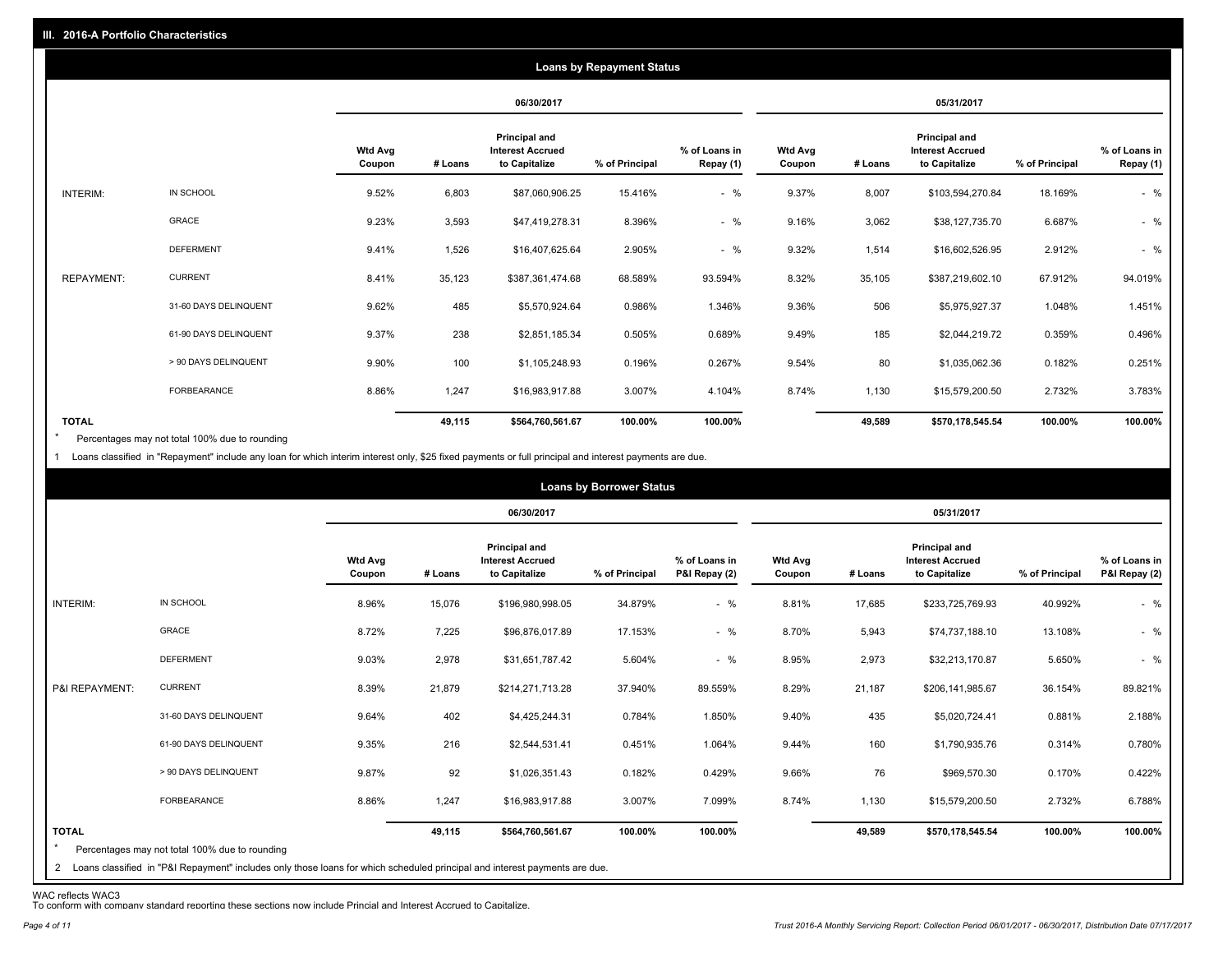|                                                                                                  | 6/30/2017        | 5/31/2017        |
|--------------------------------------------------------------------------------------------------|------------------|------------------|
| Pool Balance                                                                                     | \$564,760,561.67 | \$570,178,545.54 |
| Total # Loans                                                                                    | 49,115           | 49,589           |
| Total # Borrowers                                                                                | 47,254           | 47,704           |
| Weighted Average Coupon                                                                          | 8.79%            | 8.70%            |
| Weighted Average Remaining Term                                                                  | 127.82           | 128.38           |
| Percent of Pool - Cosigned                                                                       | 92.4%            | 92.3%            |
| Percent of Pool - Non Cosigned                                                                   | 7.6%             | 7.7%             |
| Borrower Interest Accrued for Period                                                             | \$3,743,223.68   | \$3,871,635.81   |
| Outstanding Borrower Interest Accrued                                                            | \$37,171,675.17  | \$37,893,405.52  |
| Gross Principal Realized Loss - Periodic                                                         | \$431,400.44     | \$579,392.00     |
| Gross Principal Realized Loss - Cumulative                                                       | \$5,296,468.40   | \$4,865,067.96   |
| Recoveries on Realized Losses - Periodic                                                         | \$78,677.76      | \$102,505.59     |
| Recoveries on Realized Losses - Cumulative                                                       | \$372,816.46     | \$294,138.70     |
| Net Losses - Periodic                                                                            | \$352,722.68     | \$476,886.41     |
| Net Losses - Cumulative                                                                          | \$4,923,651.94   | \$4,570,929.26   |
| Non-Cash Principal Activity - Capitalized Interest                                               | \$2,188,544.29   | \$612,001.37     |
| Since Issued Total Constant Prepayment Rate (CPR) (1)                                            | 7.42%            | 7.25%            |
| <b>Loan Substitutions</b>                                                                        | \$0.00           | \$0.00           |
| <b>Cumulative Loan Substitutions</b>                                                             | \$0.00           | \$0.00           |
| <b>Unpaid Servicing Fees</b>                                                                     | \$0.00           | \$0.00           |
| <b>Unpaid Administration Fees</b>                                                                | \$0.00           | \$0.00           |
| <b>Unpaid Carryover Servicing Fees</b>                                                           | \$0.00           | \$0.00           |
| Note Interest Shortfall                                                                          | \$0.00           | \$0.00           |
| Loans in Modification                                                                            | \$7,270,624.90   | \$6,465,127.67   |
| % of Loans in Modification as a % of Loans in Repayment (P&I)                                    | 3.27%            | 3.02%            |
|                                                                                                  |                  |                  |
| % Annualized Gross Principal Realized Loss - Periodic as a %<br>of Loans in Repayment (P&I) * 12 | 2.33%            | 3.25%            |
| % Gross Principal Realized Loss - Cumulative as a % of<br>Original Pool Balance                  | 0.86%            | 0.79%            |

(1) For additional information, see 'Since Issued CPR Methodology' found on page 11 of this report.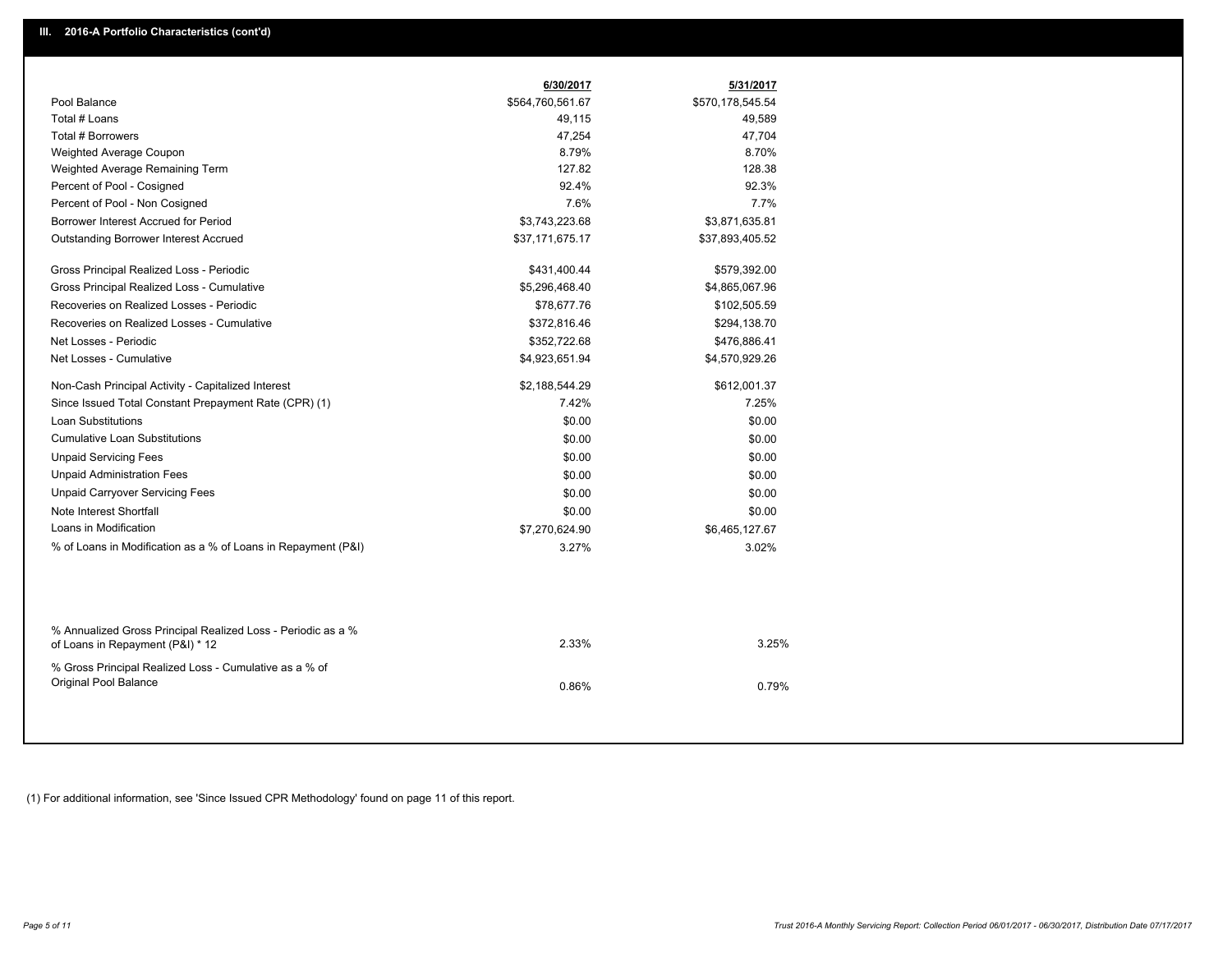#### **Loan Program**  A

|                                    | Weighted<br><b>Average Coupon</b> | # LOANS | <b>\$ AMOUNT</b> | $%$ *     |
|------------------------------------|-----------------------------------|---------|------------------|-----------|
| - Smart Option Interest-Only Loans | 7.58%                             | 11.442  | \$109,522,059.16 | 19.393%   |
| - Smart Option Fixed Pay Loans     | 8.75%                             | 13,400  | \$180,306,927.27 | 31.926%   |
| - Smart Option Deferred Loans      | 9.14%                             | 24,273  | \$274,931,575.24 | 48.681%   |
| - Other Loan Programs              | $0.00\%$                          | 0       | \$0.00           | $0.000\%$ |
| <b>Total</b>                       | 8.71%                             | 49,115  | \$564,760,561.67 | 100.000%  |

\* Percentages may not total 100% due to rounding

B

C

**Index Type**

|                       | Weighted<br><b>Average Coupon</b> | # LOANS | <b>S AMOUNT</b>  | $%$ *     |
|-----------------------|-----------------------------------|---------|------------------|-----------|
| - Fixed Rate Loans    | 9.16%                             | 8,740   | \$108,411,000.76 | 19.196%   |
| - LIBOR Indexed Loans | 8.61%                             | 40,375  | \$456,349,560.91 | 80.804%   |
| - Other Index Rates   | $0.00\%$                          | 0       | \$0.00           | $0.000\%$ |
| Total                 | 8.71%                             | 49,115  | \$564,760,561.67 | 100.000%  |

\* Percentages may not total 100% due to rounding

## **Weighted Average Recent FICO**

| (2)<br>Wtd Avg Recent FICO Band | # LOANS | <b>\$ AMOUNT</b> | $%$ *    |
|---------------------------------|---------|------------------|----------|
| $0 - 639$                       | 2,974   | \$28,361,278.84  | 5.022%   |
| 640 - 669                       | 2,855   | \$31,158,480.73  | 5.517%   |
| 670 - 699                       | 5,796   | \$64,994,463.48  | 11.508%  |
| 700 - 739                       | 11,431  | \$132,052,095.09 | 23.382%  |
| $740 +$                         | 26,048  | \$308,128,564.58 | 54.559%  |
| N/A <sup>(1)</sup>              | 11      | \$65,678.95      | 0.012%   |
| <b>Total</b>                    | 49,115  | \$564,760,561.67 | 100.000% |

WAC reflects WAC3

To conform with company standard reporting these sections now include Princial and Interest Accrued to Capitalize.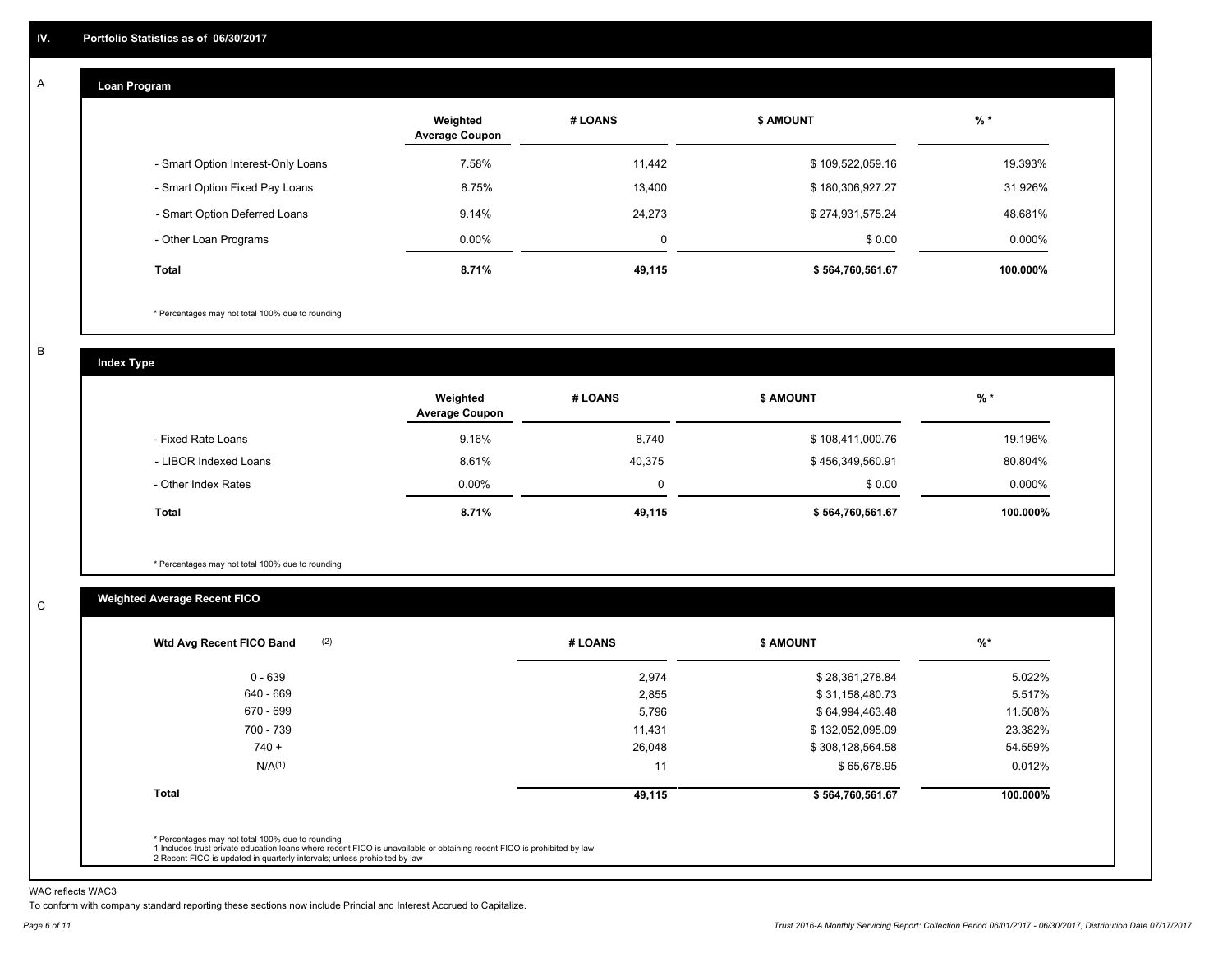| V. | 2016-A Reserve Account, Principal Distribution, and R-2 Certificate Calculations     |                  |
|----|--------------------------------------------------------------------------------------|------------------|
| А. | <b>Reserve Account</b>                                                               |                  |
|    | Specified Reserve Account Balance                                                    | \$1,557,854.00   |
|    | Actual Reserve Account Balance                                                       | \$1,557,854.00   |
| В. | <b>Principal Distribution Amount</b>                                                 |                  |
|    | Class A Notes Outstanding<br>i.                                                      | \$416,829,720.56 |
|    | Pool Balance<br>ii.                                                                  | \$564,760,561.67 |
|    | First Priority Principal Distribution Amount (i - ii)<br>iii.                        | \$0.00           |
|    | Class A and B Notes Outstanding<br>iv.                                               | \$466,829,720.56 |
|    | First Priority Principal Distribution Amount<br>V.                                   | \$0.00           |
|    | Pool Balance<br>vi.                                                                  | \$564,760,561.67 |
|    | Specified Overcollateralization Amount<br>Vii.                                       | \$169,428,168.50 |
|    | Regular Principal Distribution Amount (if (iv > 0, (iv - v) - (vi - vii))<br>viii.   | \$71,497,327.39  |
|    | Pool Balance<br>ix.                                                                  | \$564,760,561.67 |
|    | 10% of Initial Pool Balance<br>х.                                                    | \$61,822,914.68  |
|    | <b>First Priority Principal Distribution Amount</b><br>xi.                           | \$0.00           |
|    | Regular Principal Distribution Amount<br>xii.                                        | \$71,497,327.39  |
|    | Available Funds (after payment of waterfall items A through I)<br>xiii.              | \$0.00           |
|    | xiv. Additional Principal Distribution Amount (if(vi <= x,min(xiii, vi - xi - xii))) | \$0.00           |
| c. | R-2 Certificate                                                                      |                  |
|    | Previous Notional Balance                                                            | \$37,490,591.00  |
|    | Shortfall of Principal                                                               | \$0.00           |
|    | Shortfall of Interest                                                                | \$0.00           |
|    | <b>Current Notional Balance</b>                                                      | \$37,490,591.00  |
|    | Excess Distribution Allocated (1)                                                    | \$0.00           |
|    |                                                                                      |                  |
|    |                                                                                      |                  |

1. Until the notional amount of the R-2 Certificate is reduced to zero and if there is excess cash through the distribution available it will be distributed to the R-2 Certificate, otherwise the amount will be zero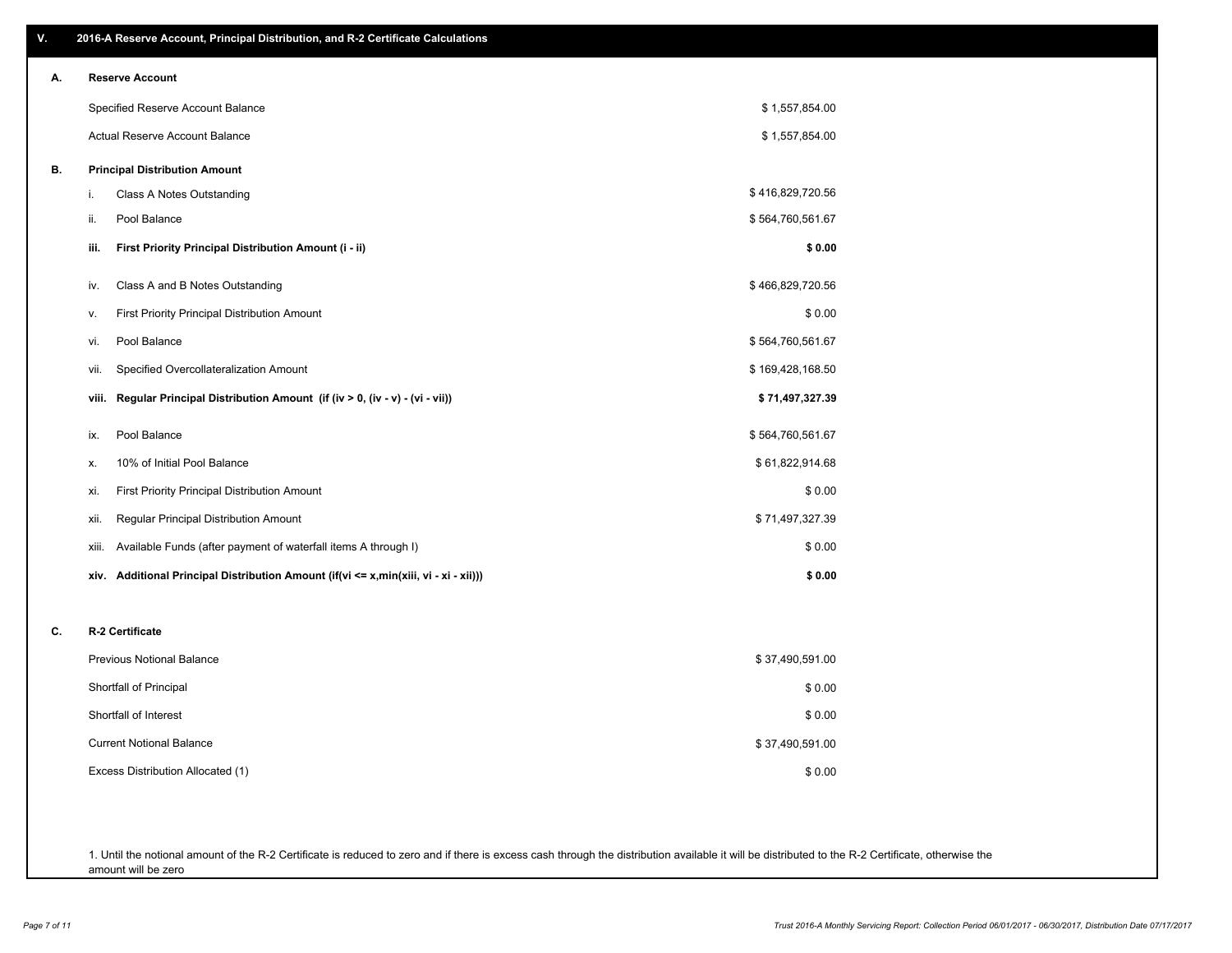|                          |                                                         | Paid           | <b>Funds Balance</b> |
|--------------------------|---------------------------------------------------------|----------------|----------------------|
|                          | <b>Total Available Funds</b>                            |                | \$8,786,037.40       |
| A                        | <b>Trustee Fees</b>                                     | \$13,125.00    | \$8,772,912.40       |
| В                        | <b>Servicing Fees</b>                                   | \$357,056.91   | \$8,415,855.49       |
| C                        | i. Administration Fees                                  | \$8,333.00     | \$8,407,522.49       |
|                          | ii. Unreimbursed Administrator Advances plus any Unpaid | \$0.00         | \$8,407,522.49       |
| D                        | Class A Noteholders Interest Distribution Amount        | \$914,324.51   | \$7,493,197.98       |
| Е                        | <b>First Priority Principal Payment</b>                 | \$0.00         | \$7,493,197.98       |
| F.                       | Class B Noteholders Interest Distribution Amount        | \$162,617.33   | \$7,330,580.65       |
| G                        | Reinstatement Reserve Account                           | \$0.00         | \$7,330,580.65       |
| H                        | <b>Regular Principal Distribution</b>                   | \$7,330,580.65 | \$0.00               |
| $\overline{\phantom{a}}$ | <b>Carryover Servicing Fees</b>                         | \$0.00         | \$0.00               |
| J                        | Additional Principal Distribution Amount                | \$0.00         | \$0.00               |
| Κ                        | Unpaid Expenses of Trustee                              | \$0.00         | \$0.00               |
| L                        | Unpaid Expenses of Administrator                        | \$0.00         | \$0.00               |
| М                        | i. Remaining Funds to the R-1 Certificateholder(s)      | \$0.00         | \$0.00               |
|                          | ii. Remaining Funds to the R-2 Certificateholder(s)     | \$0.00         | \$0.00               |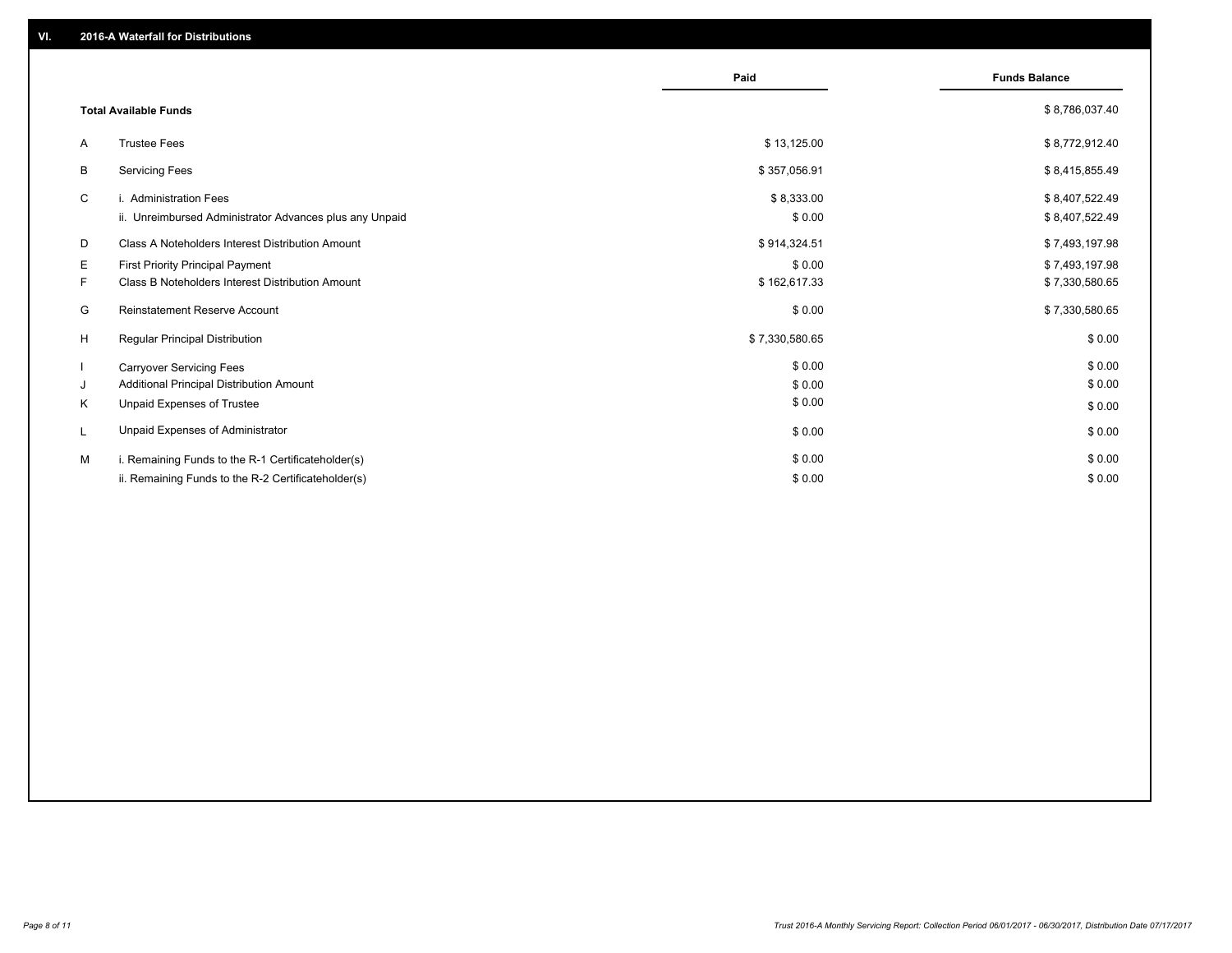| <b>Distribution Amounts</b>                                |                         |                         |                         |
|------------------------------------------------------------|-------------------------|-------------------------|-------------------------|
|                                                            | A <sub>1</sub>          | A2A                     | A2B                     |
| Cusip/Isin                                                 | 78449FAA9               | 78449FAB7               | 78449FAC5               |
| <b>Beginning Balance</b>                                   | \$64,829,720.56         | \$218,000,000.00        | \$134,000,000.00        |
| Index                                                      | <b>LIBOR</b>            | <b>FIXED</b>            | <b>LIBOR</b>            |
| Spread/Fixed Rate                                          | 0.70%                   | 2.70%                   | 1.50%                   |
| Record Date (Days Prior to Distribution)                   | 1 NEW YORK BUSINESS DAY | 1 NEW YORK BUSINESS DAY | 1 NEW YORK BUSINESS DAY |
| <b>Accrual Period Begin</b>                                | 6/15/2017               | 6/15/2017               | 6/15/2017               |
| <b>Accrual Period End</b>                                  | 7/17/2017               | 7/15/2017               | 7/17/2017               |
| Daycount Fraction                                          | 0.08888889              | 0.08333333              | 0.08888889              |
| Interest Rate*                                             | 1.85889%                | 2.70000%                | 2.65889%                |
| <b>Accrued Interest Factor</b>                             | 0.001652347             | 0.002250000             | 0.002363458             |
| <b>Current Interest Due</b>                                | \$107,121.17            | \$490,500.00            | \$316,703.34            |
| Interest Shortfall from Prior Period Plus Accrued Interest | $\mathsf{\$}$ -         | $\mathsf{\$}$ -         | $\mathsf{\$}$ -         |
| <b>Total Interest Due</b>                                  | \$107,121.17            | \$490,500.00            | \$316,703.34            |
| <b>Interest Paid</b>                                       | \$107,121.17            | \$490,500.00            | \$316,703.34            |
| <b>Interest Shortfall</b>                                  | $\mathsf{\$}$ -         | $\mathsf{\$}$ -         | $\mathsf{\$}$ -         |
| <b>Principal Paid</b>                                      | \$7,330,580.65          | $\mathsf{\$}$ -         | $\mathsf{\$}$ -         |
| <b>Ending Principal Balance</b>                            | \$57,499,139.91         | \$218,000,000.00        | \$134,000,000.00        |
| Paydown Factor                                             | 0.049198528             | 0.000000000             | 0.000000000             |
| <b>Ending Balance Factor</b>                               | 0.385900268             | 1.000000000             | 1.000000000             |

\* Pay rates for Current Distribution. For the interest rates applicable to the next distribution date, please see https://www.salliemae.com/about/investors/data/SMBabrate.txt.

**VII. 2016-A Distributions**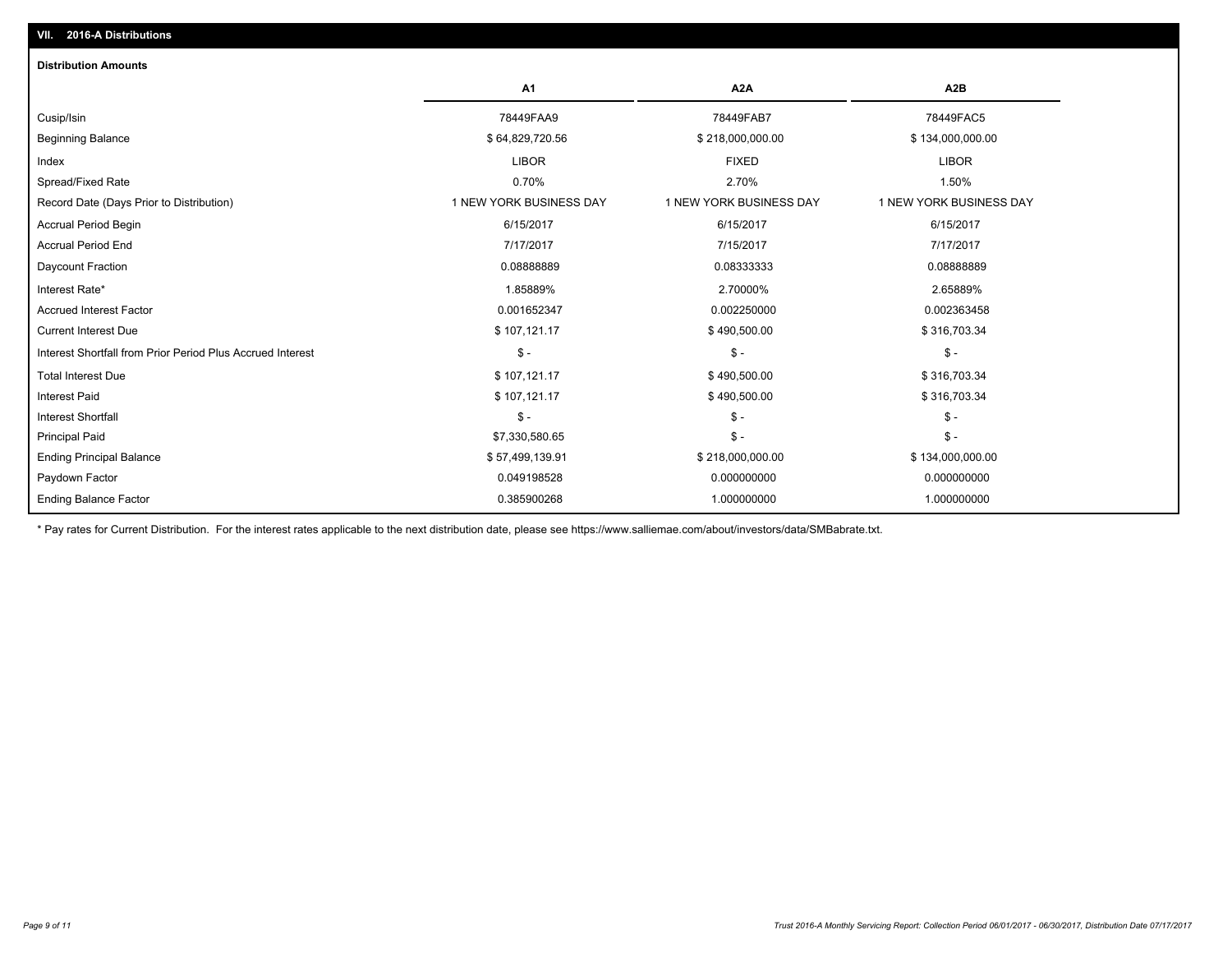| VII. 40 IV-A DISTINUTIONS                                  |                         |
|------------------------------------------------------------|-------------------------|
| <b>Distribution Amounts</b>                                |                         |
|                                                            | В                       |
| Cusip/Isin                                                 | 78449FAD3               |
| <b>Beginning Balance</b>                                   | \$50,000,000.00         |
| Index                                                      | <b>LIBOR</b>            |
| Spread/Fixed Rate                                          | 2.50%                   |
| Record Date (Days Prior to Distribution)                   | 1 NEW YORK BUSINESS DAY |
| Accrual Period Begin                                       | 6/15/2017               |
| <b>Accrual Period End</b>                                  | 7/17/2017               |
| Daycount Fraction                                          | 0.0888889               |
| Interest Rate*                                             | 3.65889%                |
| <b>Accrued Interest Factor</b>                             | 0.003252347             |
| <b>Current Interest Due</b>                                | \$162,617.33            |
| Interest Shortfall from Prior Period Plus Accrued Interest | $\mathsf{\$}$ -         |
| <b>Total Interest Due</b>                                  | \$162,617.33            |
| <b>Interest Paid</b>                                       | \$162,617.33            |
| <b>Interest Shortfall</b>                                  | $\mathsf{\$}$ -         |
| <b>Principal Paid</b>                                      | $\mathsf{\$}$ -         |
| <b>Ending Principal Balance</b>                            | \$50,000,000.00         |
| Paydown Factor                                             | 0.000000000             |
| <b>Ending Balance Factor</b>                               | 1.000000000             |

\* Pay rates for Current Distribution. For the interest rates applicable to the next distribution date, please see https://www.salliemae.com/about/investors/data/SMBabrate.txt.

**VII. 2016-A Distributions**